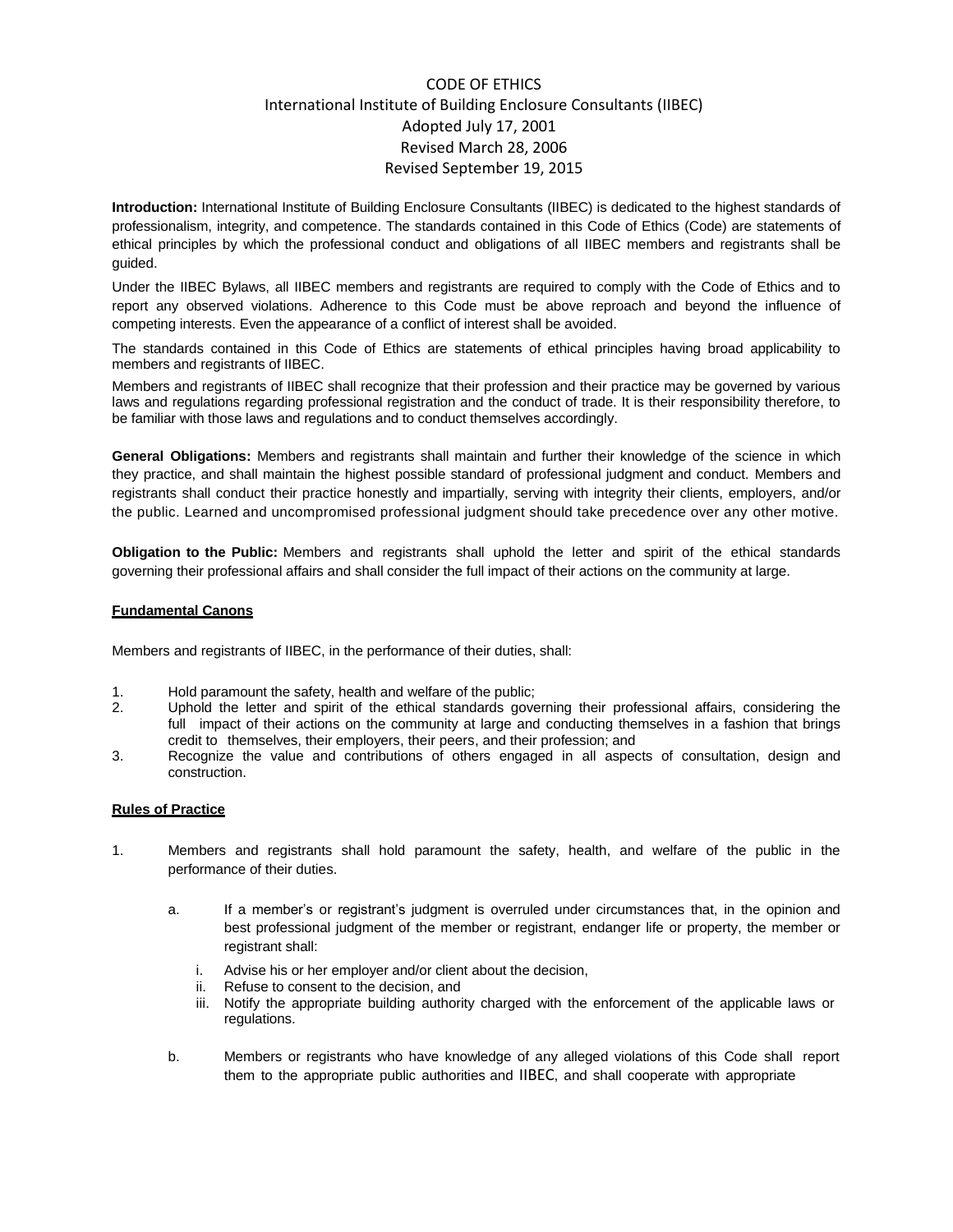#### IIBEC Code of Ethics

public authorities and IIBEC in providing such information as may be applicable.

- 2. Members and registrants shall not permit the use of their names or firms nor associate in business ventures with any person or firm that they have reason to believe is engaged in fraudulent or dishonest business or professional practices.
- 3. Members and registrants shall uphold the letter and spirit of the ethical standards governing their professional affairs, consider the full impact of their actions on the community at large, and conduct themselves in a fashion that brings credit to themselves, their employers, and their profession by:
	- a. Engaging only in accurate, appropriate, and truthful promotion of their practice;
	- b. Being respectful of the rights of others in obtaining work or employment;
	- c. Making only accurate, truthful, and appropriate statements or claims about their qualifications, experiences, or performance;
	- d. Being objective and truthful in reports, statements, testimony, and on social media;
	- e. Preserving the confidentiality of their clients and employers and serving each in a professional and competent manner;
	- f. Exercising unprejudiced and unbiased judgment and conduct when performing all services;
	- g. Undertaking assignments only when qualified by education and experience in the specific technical fields involved;
	- h. Declining any activity or employment, avoiding any financial or other interest, and refusing any contribution if it would reasonably appear that such activity, employment, interest, or contribution could compromise their judgment or conduct or prevent them from serving the best interests of their clients or employers, without making full disclosure to the client and obtaining the client's consent thereto; and
	- i. Neither offering nor making any payment or gift to any public official, private client, or industry representative with the intent of influencing that person's judgment or decision in connection with an existing or prospective project in which the member/registrant is interested.
- 4. Members and registrants shall recognize the value and contributions of others engaged in all aspects of consultation, design, and construction. This means they shall:
	- a. Refrain from making false statements about the work of others and shall not maliciously injure or attempt to injure the prospects, practice, or employment position of others;
	- b. Encourage professional education and research, as well as the development and dissemination of information related to all aspects of consultation, design, and construction of roofing, waterproofing, and exterior wall systems; and
	- c Take into account applicable laws and regulations and may rely on the advice of other competent and qualified persons as to the intent and meaning of such applicable laws and regulations.
- 5. Members and registrants shall not accept compensation—financial or otherwise—from more than one party for services on the same project, or for services pertaining to the same project, unless the circumstances are fully disclosed.
- 6. Members and registrants shall not intentionally or recklessly mislead existing or prospective clients about the results that can be achieved through the use of the members' or registrants' services or products, nor shall the members or registrants state that they can achieve results by means that violate applicable law or the Code.
- 7. Members and registrants having substantial information leading to a reasonable belief that another member or registrant has committed a violation of this Code that raises a serious question as to the honesty, trustworthiness, or fitness of the other member or registrant shall file a complaint with the IIBEC Ethics Committee.
- 8. Members and registrants shall maintain and further their knowledge of the science, principles, and ethics of their profession.
- 9. Members and registrants shall be scrupulously honest in their control and spending of monies, and promote effective use of resources through open, honest, and impartial service with fidelity to the public, employers, associates, and clients.